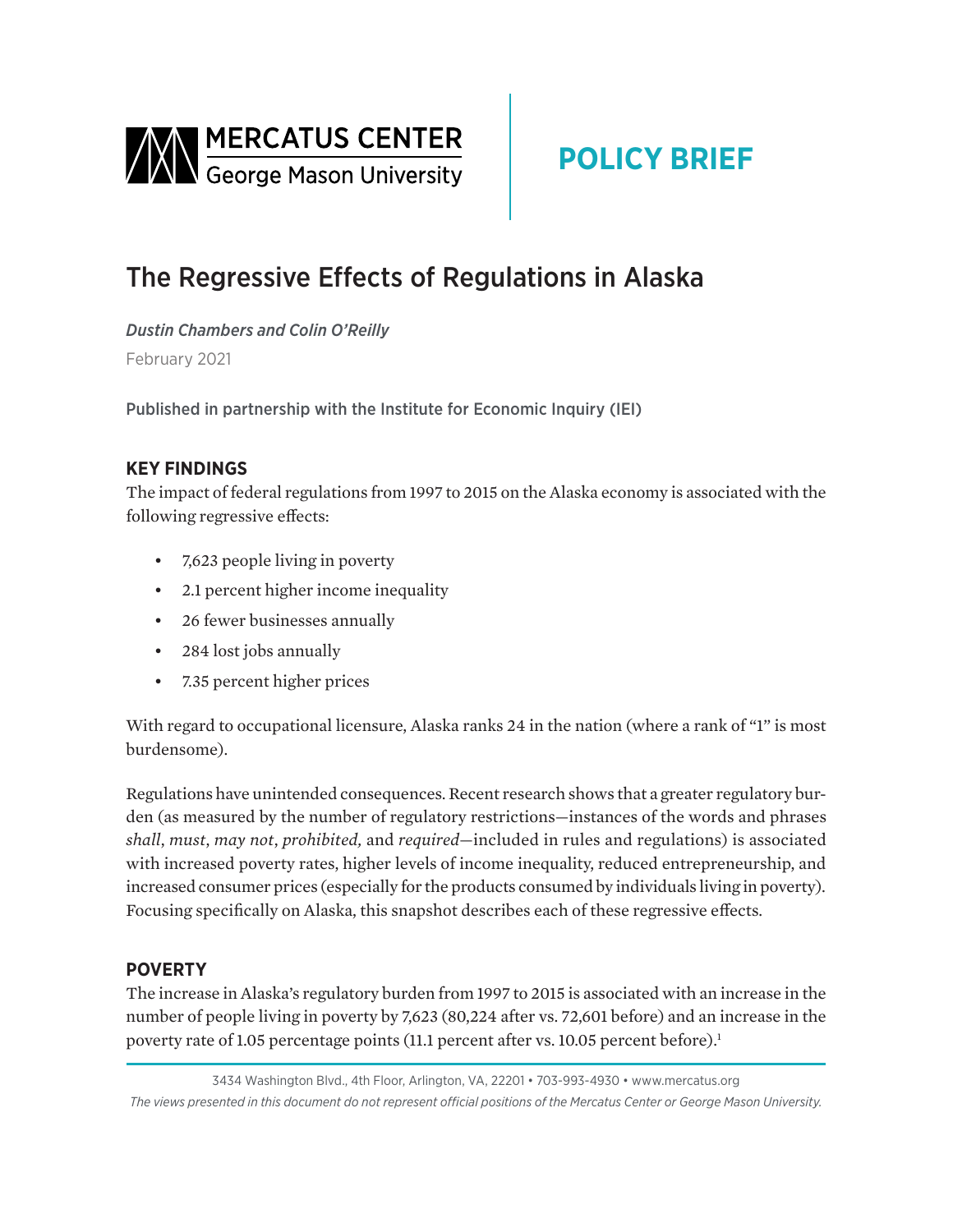<span id="page-1-0"></span>Using the federal regulation and state enterprise (FRASE) index, which "represents the degree of impact federal regulations have on a state's economy relative to federal regulations' impact on the national economy,["2](#page-3-0) researchers have found that states with a higher incidence of federal regulations also tend to exhibit higher poverty rates.<sup>3</sup> Specifically, a 10 percent increase in the effective federal regulatory burden upon a state is associated with about a 2.5 percent increase in the poverty rate.

From 1997 to 2015 (the period for which FRASE estimates are available), the effective federal regulatory burden upon Alaska increased by 42 percent and is associated with an increase in Alaska's poverty rate of 10.[5](#page-4-0) percent.<sup>4</sup> As of 2018, the overall poverty rate in Alaska stood at 11.1 percent.<sup>5</sup> If the increase in the regulatory burden had not occurred, our research suggests that the poverty rate could have been as low as 10.05 percent in 2018.<sup>6</sup> Though this may not seem like a large difference in relative terms, it amounts to *7,623 fewer people living in poverty in Alaska in 2018*.

#### **INCOME INEQUALITY**

The increase in Alaska's regulatory burden from 1997 to 2015 is associated with an increase in the state's income inequality by 2.1 percent.

Given the association between rising poverty and federal regulations, it is no surprise that income inequality has also increased. Using the FRASE index, researchers have found that states with a higher incidence of federal regulations also have higher levels of income inequality. Specifically, a 10 percent increase in the effective federal regulatory burden upon a state is associated with an approximate 0.5 percent increase in the state's Gini coefficient (the most commonly used measure of income inequality).[7](#page-4-0)

From 1997 to 2015, the effective federal regulatory burden upon Alaska increased by 42 percent,<sup>[8](#page-4-0)</sup> and that increase is associated with a 2.1 percent increase in Alaska's level of income inequality.<sup>[9](#page-4-0)</sup> As of 2015, Alaska was the 48th most unequal state in terms of income inequality.

#### **ENTREPRENEURSHIP**

The average annual growth rate of industry-specific federal regulations (measured from 1999 to 2015) is associated with an annual loss of 26 small firms and 284 jobs in Alaska.

One reason a greater regulatory burden may increase poverty and inequality is that regulation can reduce entrepreneurship. Researchers matched data from the Mercatus Center at George Mason University on industry-level federal regulation (from the RegData dataset) with Census Bureau data on the number of small and large firms and the number of employees per industry.<sup>[10](#page-4-0)</sup> They estimate that a 10 percent increase in the number of regulatory restrictions pertaining to a particular industry is associated with a 0.42 percent reduction in the total number of small firms (that is, with fewer than 500 employees)<sup>11</sup> within that industry and a corresponding 0.55 percent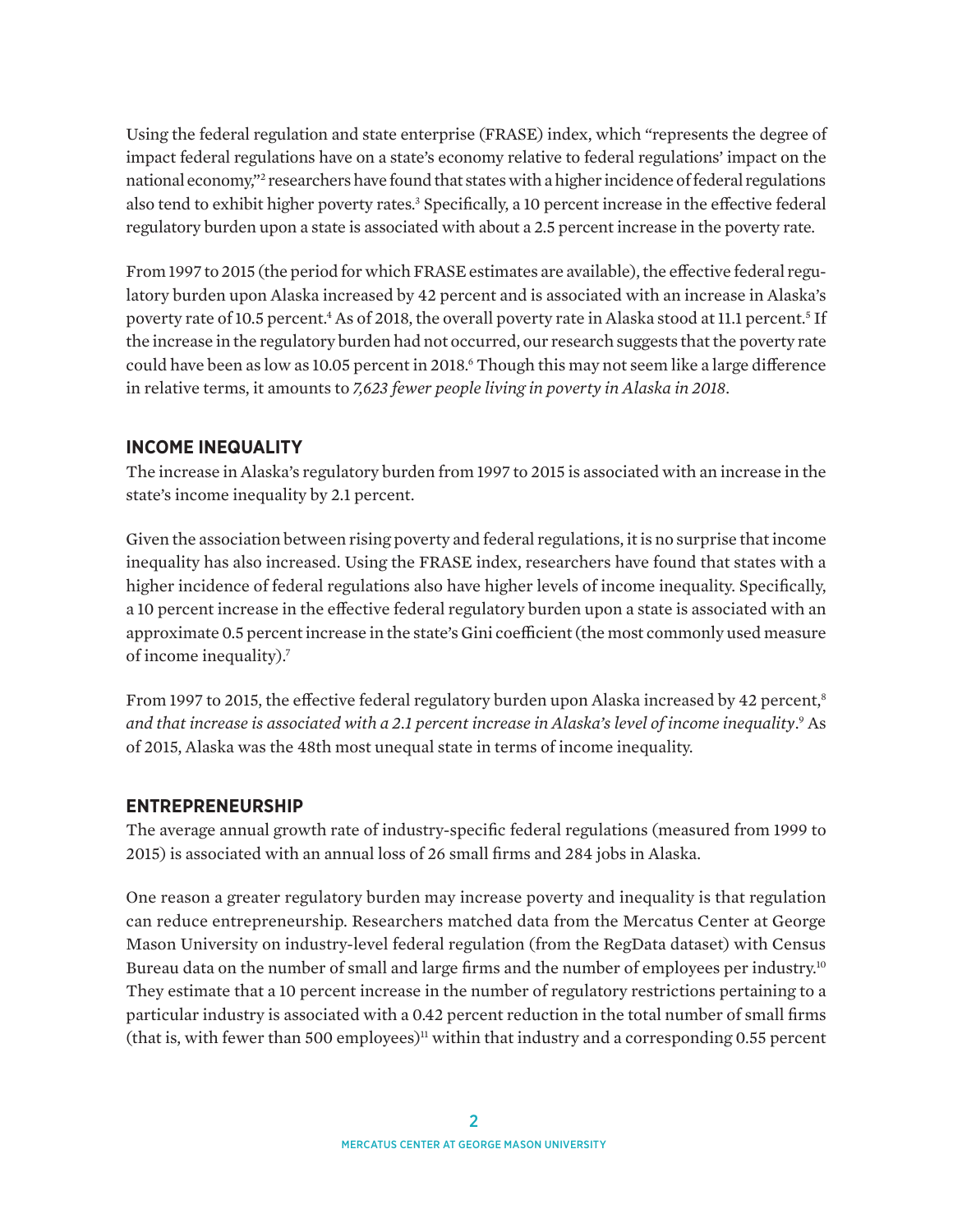<span id="page-2-0"></span>reduction in small firm employment.[12](#page-4-0) Moreover, the researchers find that consecutive years of rising regulatory burden on an industry have a compounding effect, whereby the negative effects of regulation are amplified if preceded by above-average regulation growth.

In 2017, Alaska had 16,502 small firms, collectively employing 137,271 workers.[13](#page-4-0) Between 1999 and 2015, industry-level federal regulatory restrictions increased, on average, by 3.78 percent per year[.14](#page-4-0) The results of the research mentioned earlier suggest that in an average year, if industrylevel federal regulations uniformly increase by 3.78 percent, Alaska loses about 26 small firms (0.16 percent of total small firms) and 284 jobs (0.21 percent of small firm employment).[15](#page-4-0)

## **CONSUMER PRICES**

The increase in industry-specific federal regulations (measured from 1999 to 2015) is associated with a 7.35 percent increase in consumer prices in Alaska and the rest of the nation.<sup>16</sup>

A 2018 study combines consumer expenditure and pricing data from the Bureau of Labor Statistics with regulation data from RegData to determine the impact of industry-level regulation on the prices of consumer goods[.17](#page-4-0) Given that regulations drive up compliance costs, it is not surprising that the researchers find that a 10 percent increase in federal regulations is associated with a 0.9 percent increase in consumer prices. The study also finds that the poorest households spend an outsized share of their income on the goods that are most regulated. Consequently, between 1999 and 2015, the average annual increase in prices for the households in the lowest income group was 2.46 percent, significantly more than the 2.08 percent increase in average prices experienced by households in the top income group.

Over the same period, industry-level federal regulations increased by an average of 3.78 percent per year, which, based on the research mentioned earlier, is associated with 0.34 percent higher prices nationally.[18](#page-4-0) To put this into perspective, the annual rate of inflation from 1999 to 2015 in the United States averaged 2.19 percent,<sup>19</sup> but it could have been as little as 1.85 percent per annum if there had been no growth in regulation. Whereas this may seem like a small difference in the inflation rate, the effects compound over time.

## **ALASKA'S OCCUPATIONAL LICENSING**

Alaska ranks 24 in the nation in terms of occupational licensure burden (where a rank of "1" is most burdensome).

Although Alaska cannot unilaterally reduce federal regulatory burdens impacting the state, it can reduce homegrown red tape. An example of state-level red tape is occupational licensure, which can impose a costly barrier to entering a profession. Alaska requires a license to work in 63 lowincome occupations and requires an average of 211 days of education, training, or apprenticeships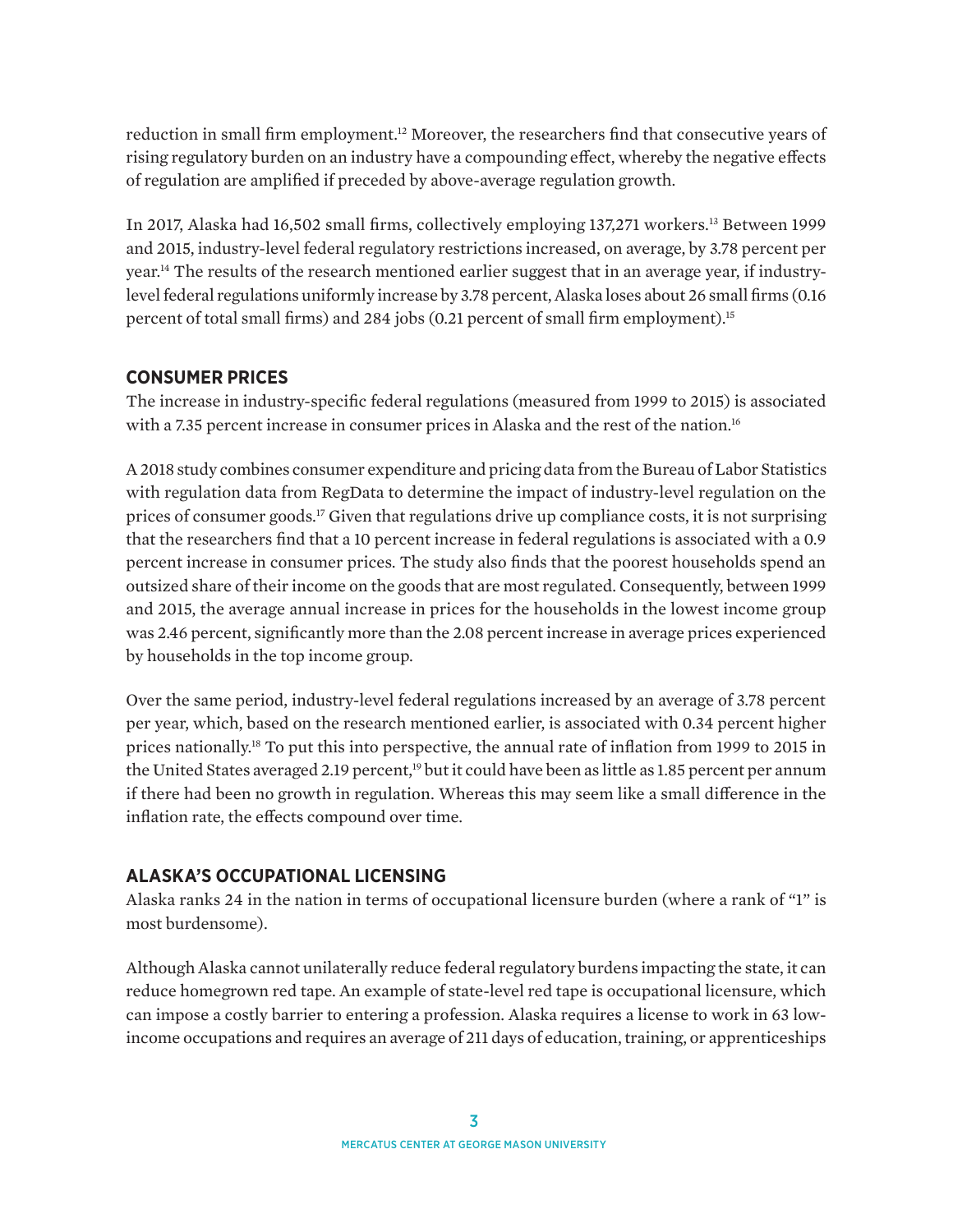<span id="page-3-0"></span>to obtain a license.<sup>20</sup> Alaska is the 24th most regulated state in terms of the breadth and burden of occupational licensing, according to the Institute for Justice.

## **ABOUT THE AUTHORS**

Dustin Chambers is a professor of economics in the Perdue School of Business at Salisbury University, a senior affiliated scholar for the Mercatus Center at George Mason University, and a policy adviser at the Heartland Institute. Chambers is an applied econometrician who has published widely on the topics of income inequality, poverty, and economic growth. His most recent research focuses on the regressive effects of government regulations, including their unintended impact on consumer prices, entrepreneurship, and social mobility vis-à-vis income inequality and poverty. He earned his MA in economics from UCLA and his PhD in economics from the University of California at Riverside.

Colin O'Reilly is an associate professor of economics in the Heider College of Business at Creighton University and a scholar at Creighton's Institute for Economic Inquiry. Since receiving his PhD in economics from Suffolk University in 2014, he has published more than a dozen articles studying institutions and economic development in such peer-reviewed journals as *World Development*, *Economics of Transition and Institutional Change*, *Empirical Economics*, and *Public Choice*. His current research studies the relationship between regulation, rent-seeking, and income inequality. More recently, he has been invited by Fortune 500 companies and local business groups to give presentations on current economic issues.



The Institute for Economic Inquiry (IEI) seeks to generate robust discussions on Creighton University's campus about markets and how economic freedom affects human flourishing. The Institute supports programs that analyze economic and social outcomes from various academic perspectives, including economics, ethics, and entrepreneurship.

### **NOTES**

- [1.](#page-0-0) Our estimates, based on data from 1997 to 2015, are applied to the poverty rate in 2018, the most recent year with available data.
- [2.](#page-1-0) For more information on the FRASE index, see Patrick A. McLaughlin and Oliver Sherouse, *The Impact of Federal Regulation on the 50 States*, 2016 ed. (Arlington, VA: Mercatus Center at George Mason University, 2016); "FRASE Technical Documentation," QuantGov, December 1, 2017, [https://www.quantgov.org/frase-documentation.](https://www.quantgov.org/frase-documentation)
- [3.](#page-1-0) Dustin Chambers, Patrick A. McLaughlin, and Laura Stanley, "Regulation and Poverty: An Empirical Examination of the Relationship between the Incidence of Federal Regulation and the Occurrence of Poverty across the US States," *Public Choice* 180, no. 1–2 (2019): 131–44.
- [4](#page-1-0). Multiplying the poverty elasticity measure (0.25 percent increase in poverty per 1.00 percent increase in regulation) by the increase in regulations in Alaska as measured by the FRASE index (42 percent) yields the percentage increase in the poverty rate owing to regulation (10.5 percent).